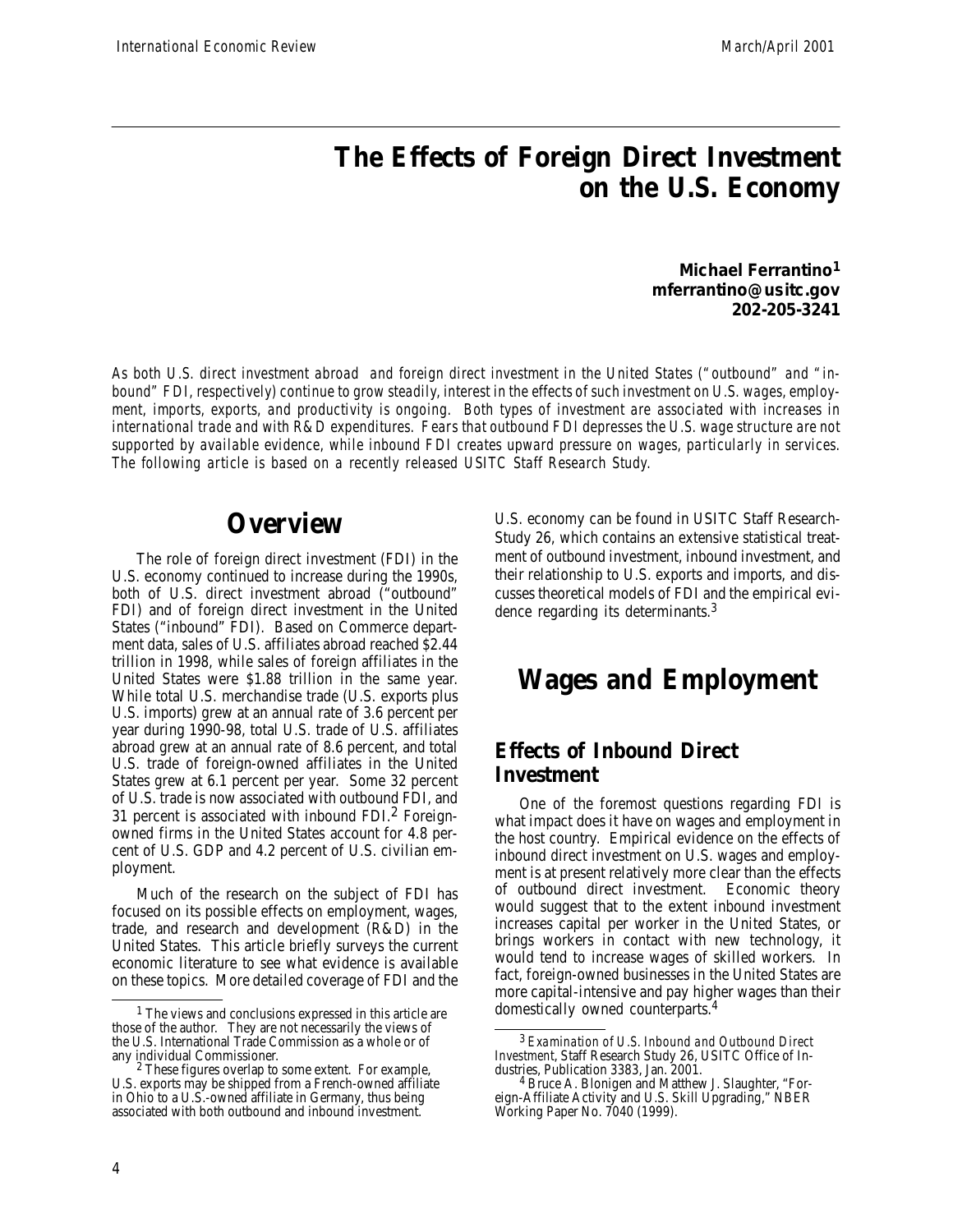In the case of non-manufacturing establishments, which employed 3.1 million of the 5.6 million workers employed by foreign-owned affiliates in the United States, a wage premium is associated with foreign ownership even after controlling for other statistical factors. Using matched industry-by-state data from the U.S. Department of Labor's Bureau of Labor Statistics (BLS) and Bureau of the Census for 1987 and 1992, Feliciano and Lipsey demonstrated that foreign-owned firms pay wages nearly 30 percent higher, on average, than domestically owned firms. Most of this disparity is due to differences in the industries toward which foreign-owned firms gravitate, size of establishment, and educational and gender characteristics of employees. Taking these differences into account, there is no difference between manufacturing wages in foreign- and U.S.-owned establishments in the United States, but a differential remains for non-manufacturing wages of 7 to 8 percent in favor of foreign-owned establishments.<sup>5</sup>

Earlier, Lipsey found that foreign-owned establishments tend to gravitate towards lower-wage U.S. states, but pay more than domestically owned firms in the same industry and state.<sup>6</sup> Blonigen and Figlio conducted a similar study at the county level and found that employment growth in foreign-owned firms in the local industry had an effect on wages that was seven times greater than employment growth in domestically owned firms in the same industry.<sup>7</sup> Further supporting these results, Aitken *et al.* note that in raw data for 1988, 1990, and 1991, value-added per employee on an industry-weighted basis was about 10 percent higher for foreign-owned establishments in the United States than for U.S. domestically owned establishments. A good portion of this difference is explained by the fact that the foreign-owned establishments are on average in more capital-intensive industries. However, even after controlling for capital intensity, compensation per worker is higher in industries in which foreign-owned establishments account for the greatest share of total industry employment. This result holds true for both foreign-owned and domestically owned establishments in these industries, suggesting that productivity and wage-enhancing effects of foreign ownership may "spill over" into U.S.-owned firms.<sup>8</sup> The literature also suggests that inbound investment has helped to ease some of the transitional and cyclical stresses on the U.S. economy during periods of recession. 9

#### **Effects of Outbound Direct Investment**

The empirical evidence on the topic of outbound FDI is mixed, in part due to the complexity of the phenomenon. The effect of outbound FDI on wages, particularly on the relative wages of domestic skilled and unskilled workers, is probably outweighed by other factors such as technological change. There are plausible economic mechanisms linking U.S. direct investment abroad (that is, outbound FDI) to either wage increases (e.g., if outbound FDI supports U.S. exports) or wage decreases (e.g., if production overseas mostly displaces U.S. production). As will become apparent, researchers using a variety of methods have been unable to concur on whether the likely effect of outbound FDI on U.S. wages is positive or negative, though the most careful estimates show relatively small effects.

It is often claimed that U.S. multinational corporations (MNCs) shift activities involving less-skilled labor to foreign locations, and that this practice causes declines in employment for less-skilled labor at U.S. parent companies. However, Baldwin, reviewing a number of studies using mainly 1980s data, states that:

"the view of most economists seems to be that no firm conclusion is warranted about the net employment effects of direct foreign investment. Broad generalizations are difficult because of the very different employment effects one obtains from various plausible alternative assumptions about what will happen in the absence of foreign investment and what the magnitude of increased imports by the host country from the investing country will be."<sup>10</sup>

An early, but still useful, statement of the assumptions and projections which must be made in assessing the effect of outbound FDI on wages and employment was made by Hawkins:

- 1. "What would local (U.S.) production have been had foreign-affiliate production not existed?
- 2. Without foreign affiliates, what would U.S. exports have been?
- 3. [W]hat relationship ... should be used to translate production in terms of dollars into man-years of employment (or jobs)?
- 4. How many service, management, and staff employees would not be needed in MNCs' home offices or in their supporting service organizations if no production were carried out abroad?

<sup>5</sup> Zadia Feliciano and Robert E. Lipsey, "Foreign Ownership and Wages in the United States, 1987-1992," NBER Working Paper No. 6923 (1999).

<sup>6</sup> Robert E. Lipsey, "Foreign-Owned Firms and U.S. Wages," NBER Working Paper No. 4927 (1994).

<sup>7</sup> Bruce A. Blonigen and David N. Figlio, "The Effects of Direct Foreign Investment on Local Communities," NBER Working Paper No. 7274 (1999).

<sup>8</sup> Brian Aitken, *et al.*, "Wages and Foreign Ownership: A Comparative Study of Mexico, Venezuela, and the United

States," NBER Working Paper No. 5102 (1995). 9 Jane S. Little, "The Effects of Foreign Direct Investment on U.S. Employment during Recession and Structural

<sup>9</sup>—*Continued*

Change," *New England Economic Review* (Nov/Dec 1986),

pp. 40-48. 10 Robert E. Baldwin, "The Effect of Trade and Foreign Direct Investment on Employment and Relative Wages," National Bureau of Economic Research (NBER) Working Paper No. 5037 (Cambridge, MA: NBER, 1995).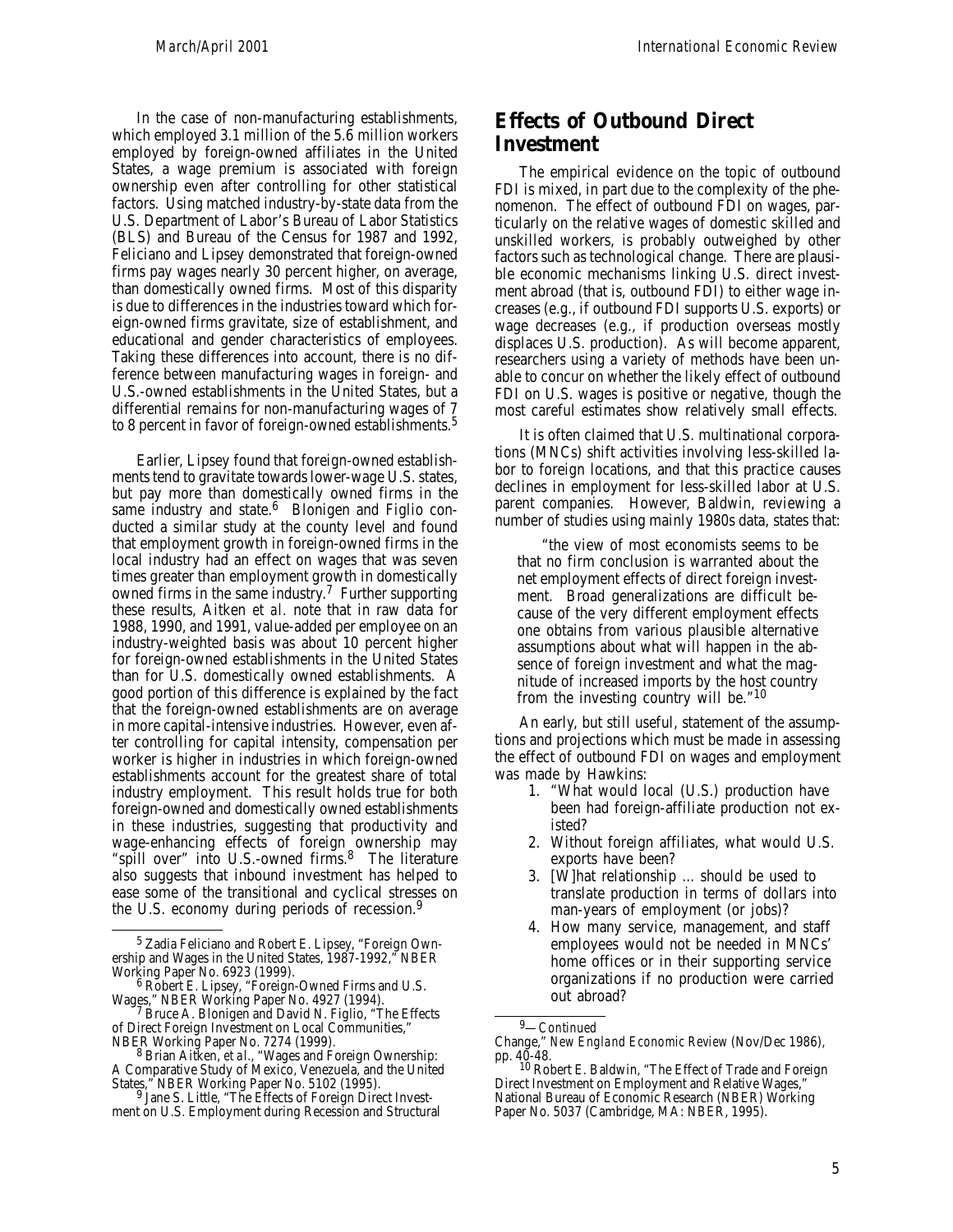"... Those who have criticized MNCs as vehicles for "runaway plants" and "exporters of jobs" have almost universally ignored items 2 and 4, and have assumed that, in item 1, most, if not all foreign production of MNCs could have been produced at home–and they often ignore the vital qualification–*without* loss of markets to foreign competitors. On the other hand, the advocates of the MNCs tend to emphasize items 3 and 4, especially the employment associated with export stimulation, and assume or conclude that little if any foreign production displaces U.S. production ... [and] that markets would have been lost to foreign competition in the relatively near future, had the foreign investment been foregone."<sup>11</sup>

Yet, Lipsey reports that 1989 employment by U.S. parent firms was negatively correlated with foreign affiliates' production, with a loss of about 0.8 parent employees for every million dollars in affiliate sales.<sup>12</sup> Kravis and Lipsey reported similar results using 1982 data. <sup>13</sup> However, the negative relationship between affiliate sales and parent employment occurs only in the manufacturing sector, in which the loss was estimated to be about 1.4 employees per million dollars of affiliate sales. An additional million dollars of affiliate sales in the services and petroleum sectors was associated with a gain of 1.2 employees in the parent firm.

A number of studies have noted that since the 1970s, wages of U.S. "white-collar" or "non-production" workers have grown more rapidly than wages of U.S. "blue-collar" or "production" workers, while at the same time demand for non-production workers relative to production workers has increased. Analysis has focused on the extent to which these shifts can be attributed either to technological factors that have increased the relative demand for skilled labor, or international factors such as increased imports from or outbound direct investment in low-wage countries.<sup>14</sup>

13 Irving B Kravis and Robert E. Lipsey, "The Effect of Multinational Firms' Foreign Operations on Their Domestic Employment," NBER Working Paper No. 2760 (1988).

14 A useful series of reviews appears in the *Journal of Economic Perspectives (JEP)* symposium entitled "Income Inequality and Trade," vol 9, No. 3 (Summer 1995). This includes Richard B. Freeman, "Are Your Wages Set in Beijing?" pp. 15-32, and David J. Richardson, "Income Inequality and Trade: How to Think, What to Conclude," pp. 33-56,

Feenstra and Hanson provide evidence that both increasing imports and U.S. direct investment abroad may have played a role in the increasing wage gap. They argue that shifts of capital from developed countries to developing countries will lead to rising relative wages of skilled workers in both the so-called North and the South, <sup>15</sup> as will neutral<sup>16</sup> technological change in the South. <sup>17</sup> The authors note that increases in the wage differential between skilled and unskilled workers occurred in both the United States and Mexico in the 1980s, at the same time as direct investment capital flowed from the United States to Mexico under the maquiladora program, providing circumstantial support for their argument.<sup>18</sup>

However, other evidence points to technological change, rather than trade or direct investment, as the primary factor underlying the rising premium paid to skilled workers.<sup>19</sup> First, if imports of unskilled laborintensive goods were driving down the wages of unskilled workers, the prices of these goods should be falling relative to other goods.<sup>20</sup> In the United States, Germany, and Japan, neither wholesale prices nor import prices of unskilled labor-intensive goods have fallen. Second, the fact that both wages *and* employment of skilled workers have been growing simultaneously suggests an increase in the overall demand for skilled workers, which is easier to reconcile with technological change than with trade.

With respect to direct investment, Lawrence notes that workers in foreign affiliates of U.S. parent firms, in both developed and developing countries, fared similarly to each other as well as to U.S. workers. From 1977 to 1989, the employment share of non-production workers in the United States increased and the relative wage of non-production workers fell. While there was some increase in the share of U.S. MNCs' global employment in developing-country affiliates, the behavior of relative wages and employment shares globally is more consistent with technological change than with a

<sup>11</sup> Robert G. Hawkins, "U.S. Multinational Investment in Manufacturing and Domestic Economic Performance," Occasional Paper No. 1, Feb. 1972, (Washington DC: Center for Multinational Studies), p. 20.

<sup>&</sup>lt;sup>12</sup> This result was obtained from a regression in which parent firm employment was a function both of parent net sales (defined as parent sales less imports from affiliates) and affiliate net sales (defined as affiliate sales less imports of affiliates from the United States). Robert E. Lipsey, "Outward Direct Investment and the U.S. Economy," NBER Working Paper No. 4691 (1995).

<sup>14</sup>—*Continued*

who present the conventional wisdom that technology has played a larger role than trade in the increasing wage gap between skilled and unskilled workers; and Adrian Wood, "How Trade Hurt Unskilled Workers," pp. 57-80, who maintains that trade has played a larger role.

<sup>&</sup>lt;sup>5</sup> The North refers to developed countries, the South

refers to developing countries. 16 I.e., technological change that does not alter the employment shares of skilled and unskilled labor for given relative wages. 17 While not emphasized by Feenstra and Hanson,

*biased* technological change in favor of skilled labor taking place worldwide could also account for increasing skilledunskilled wage gaps in both the North and the South.

<sup>18</sup> Robert C. Feenstra and Gordon H. Hanson, "Foreign Investment, Outsourcing and Relative Wages," NBER Working Paper No. 5121 (1995).

<sup>&</sup>lt;sup>19</sup> Robert Z. Lawrence, "Trade, Multinationals, and Labor," NBER Working Paper No. 4836 (1994). 20 This result is known in trade theory as the Stolper-

Samuelson theorem.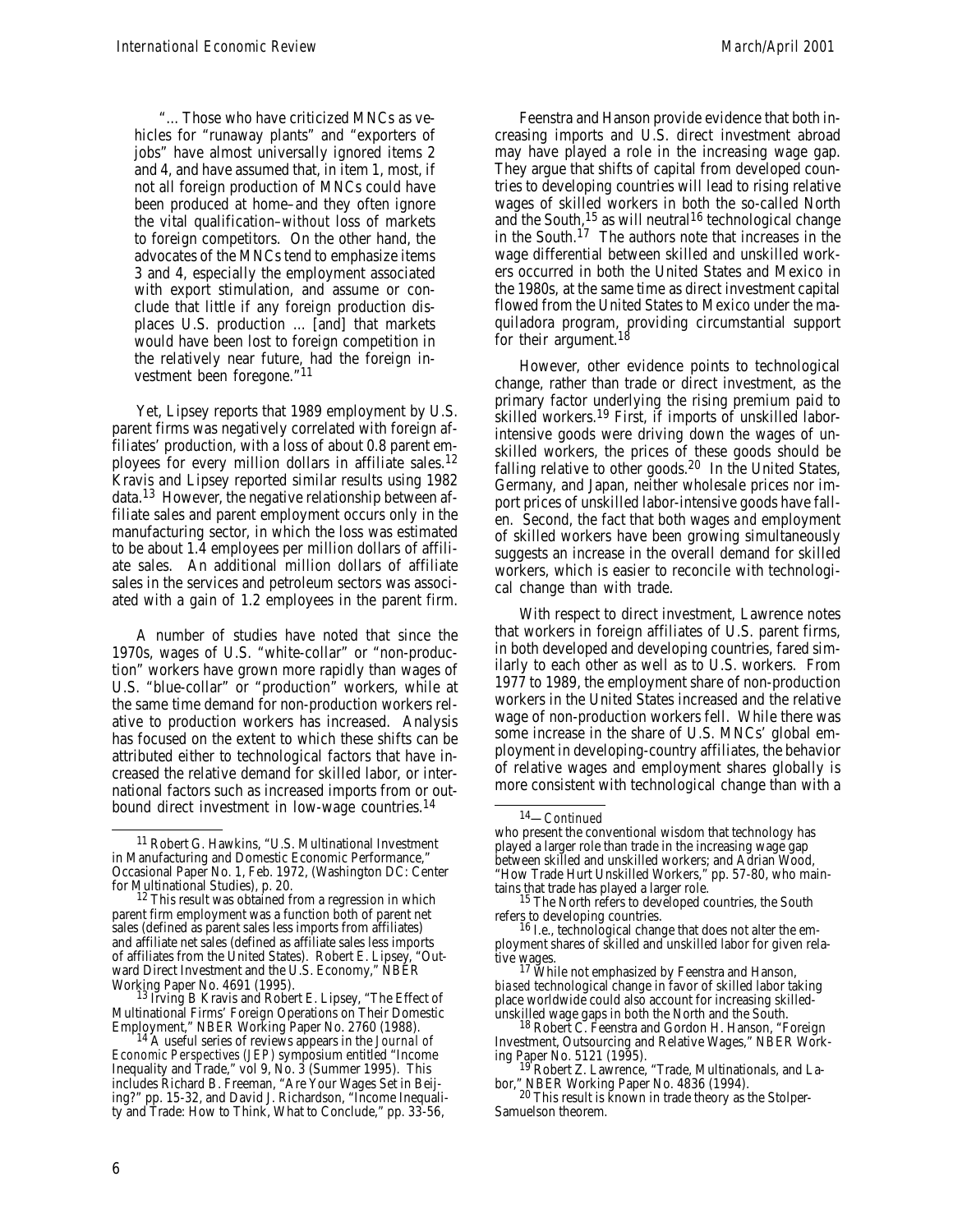transfer of low-skilled wages and employment from North to South.

Slaughter argues that the data on U.S. outbound direct investment in the 1980s do not support the view that increased developing-country employment by U.S. MNCs changed the structure of wages in the United States. Estimating MNCs' demand for domestic and foreign labor formally, he finds that home and foreign production labor "at best seem to be weak price substitutes and may in fact be price complements."<sup>21</sup> If U.S. and foreign production labor are price complements, then the availability of cheap labor in one country enhances employment in all the countries in which the firm operates.

In a paper focusing on U.S. parent firm employment, Brainard and Riker find that while there is a small amount of substitution between workers in the parent firm and foreign affiliates in developing countries, substitution among workers in different developing country affiliates is more intense. That is, in choosing to employ workers in one developing country rather than another, U.S. MNCs prefer developing countries with lower wages; <sup>22</sup> but the allocation of employment between U.S. and developing country locations is not much affected by wages. $23$  In a companion paper, Brainard and Riker analyze firm-level data on foreign manufacturing affiliates owned by U.S. firms between 1983 and 1992. Their results indicate that within U.S. multinationals, lower wages in developingcountry affiliates tends to be associated with increased employment in developed-country affiliates.<sup>24</sup> This means that developed and developing country labor within the same firm are complements rather than substitutes. Labor in developed country affiliates tends to substitute for labor in other developed country affiliates. <sup>25</sup> These results are consistent with a situation in which workers in developed and developing countries work together in performing tasks at different skill levels in a vertically integrated production process, while workers in various developed countries are working in horizontally integrated affiliates, any one of which can service a number of markets. 26

### **U.S. Exports and Imports**

A second major focus when examining the question of FDI is its affect on a host country's trade, its exports and imports of goods and services. In principle, U.S. trade could either increase or decrease with changes in FDI. One motive for the linkage of trade to FDI is the transfer of intermediate or semifinished inputs from one branch of a multinational firm to another branch in another country, or the shipping of finished goods from a manufacturing-oriented affiliate to a sales-oriented affiliate. Thus, if affiliate activity increases, and the ratio of affiliate sales to intra-firm trade of affiliates remains constant, then merchandise trade will increase as well. This type of relationship between affiliate sales and trade is called "complementarity." In principle, increased FDI could lead to decreased merchandise trade if affiliate sales in foreign markets displace exports from the parent which would have otherwise served those markets ("substitution"). In the aggregate, whether increases in FDI lead to increases or decreases in merchandise trade depends on whether the complementarity effect outweighs the substitution effect.

#### **Effects of Inbound Direct Investment**

Most of the available evidence suggests that inbound investment and U.S. imports are complementary; that is, foreign parent firms tend to ship intermediate goods to their U.S. affiliates, so that inbound direct investment and U.S. imports are positively correlated. Inbound investment and U.S. exports appear to be complementary as well; Leichenko and Erickson found that inbound investment in manufacturing is positively related to improvements in state-level manufacturing export performance. <sup>27</sup> However, recent work suggests that there is an important distinction between final and intermediate goods in characterizing inbound

<sup>&</sup>lt;sup>21</sup> Matthew J. Slaughter, "Multinational Corporations, Outsourcing, and American Wage Divergence," NBER

Working Paper No. 5253 (1995). 22 Specifically, a 10-percent decline in wages in a given developing country is associated with a decline of 0.17 percent in U.S. parent firm employment, and with a much larger decline of 1.6 percent in employment in other developingcountry affiliates.

<sup>&</sup>lt;sup>23'</sup>Lael S. Brainard and David A. Riker, "Are U.S. Multinationals Exporting U.S. Jobs?" NBER Working Paper No. 5958 (1997).

<sup>&</sup>lt;sup>24</sup> Lael Brainard and David Riker, "Are U.S. Multinationals Exporting U.S. Jobs?"

<sup>&</sup>lt;sup>25</sup> Specifically, a 10-percent decline in wages in developing-country affiliates is associated with a 1.9-percent increase in developed-country employment, while a 10-percent decline in wages in developed country affiliates is associated with a 1.5-percent decrease in developed country employment.

<sup>26</sup> Multinational corporations that maintain facilities in more than one country can be broken down into two categories: vertical and horizontal. Vertical MNCs are firms that geographically fragment production into stages, typically on the basis of factor intensities. For example, an MNC would locate unskilled labor-intensive activities in unskilled laborabundant countries, and skilled labor-intensive activities in skilled labor-abundant countries. Horizontal MNCs are firms that produce the same goods and services in multiple countries.

<sup>27</sup> Robin M. Leichenko, and Rodney A. Erickson, "Foreign Direct Investment and State Export Performance," *Journal of Regional Science,* vol. 37, No. 2 (1997), pp. 307-29.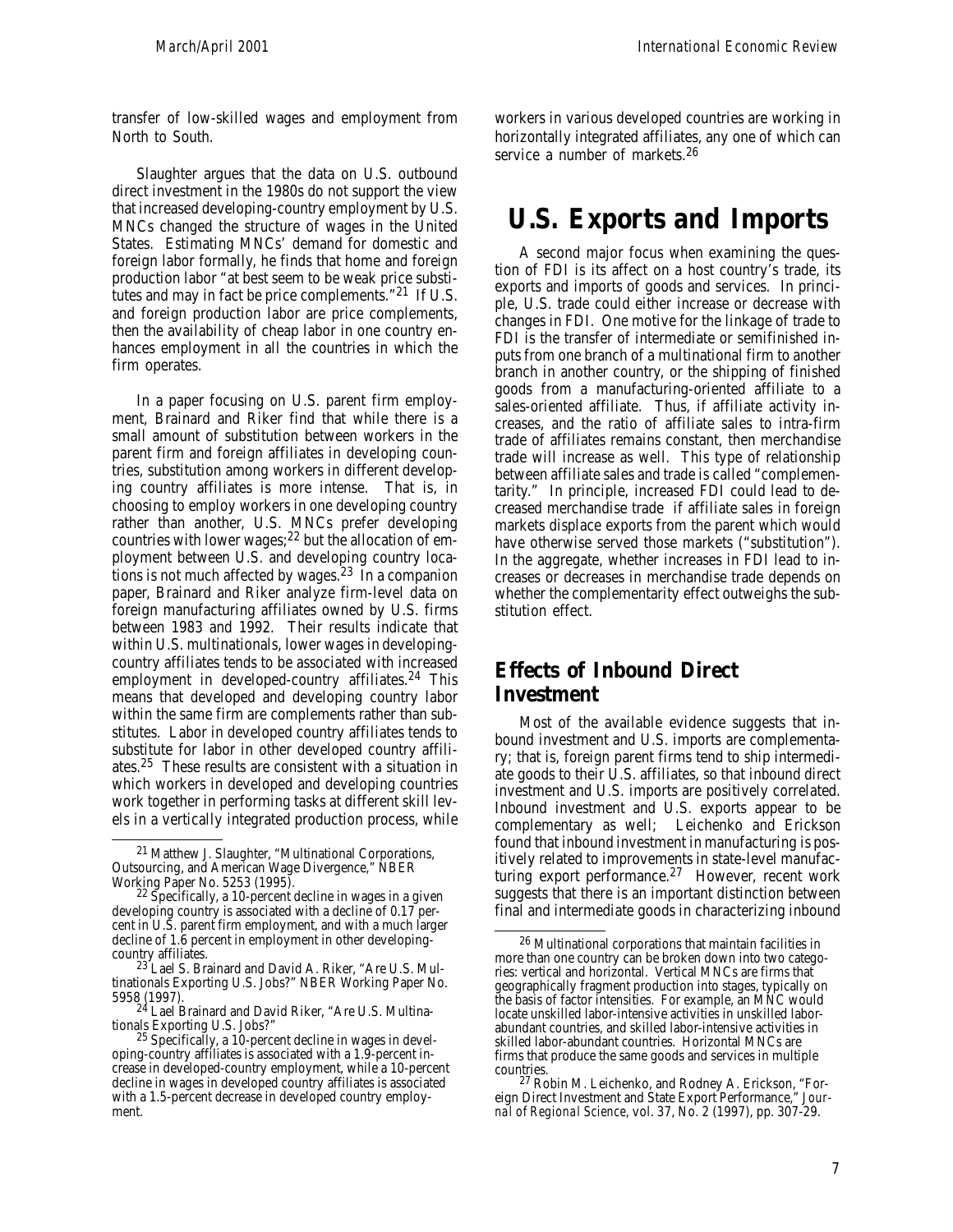investment and exports as substitutes or complements. For example, using highly disaggregated product-level data, Blonigen finds evidence of substitution for a set of Japanese-produced final consumer goods. 28 Import demand for these goods in the United States is lower when Japanese production in the United States is higher, after taking the effects of import prices and U.S. income into account. He finds evidence for both substitution and complementarity effects between affiliate production and exports of intermediate products, specifically Japanese automobile parts. 29 Increased production of autos by Japanese affiliates in the United States is positively associated with exports of Japanese auto parts to the United States (the complementarity effect), while increased production of auto parts themselves by Japanese affiliates in the United States is negatively associated with exports of Japanese auto parts in the United States (the substitution effect).

#### **Effects of Outbound Direct Investment**

The balance of evidence indicates that U.S. exports tend to be positively associated with U.S. direct investment abroad. A major reason for this positive association is seen in the raw data alone–in 1997, nearly 24 percent of U.S. exports were exports of U.S. parent firms to their foreign affiliates. A significant amount of empirical research has been devoted to assessing the relative strength of these two effects. Blonigen reviews a large number of studies that generally find complementarity between trade and direct investment (i.e., increasing direct investment is associated with increasing trade).<sup>30</sup> While there is little evidence for substitution between U.S. exports and outbound FDI in the aggregate, there may well be substitution at the level of specific products, particularly consumer goods. As described above, Blonigen found the effects for Japanese foreign direct investment in the United States.

### **Research and Development**

A third topic frequently raised in connection with FDI is its potential impact on research and development activities among MNCs residing in the host country, both domestic and foreign owned. There is substantial evidence that firms and industries which are heavily oriented toward R&D are more likely to engage in foreign direct investment. The ratio of R&D to sales, the average wage per employee (used as a measure of skilled-labor-intensity), and the share of managers in total employment have all been shown repeatedly to be correlated with the propensity of firms or industries to engage in FDI.<sup>31</sup> These results are usually interpreted as meaning that R&D causes FDI, even when the statistical tests used do not explicitly test for causation. There is relatively little direct evidence for or against the converse proposition, that U.S. firms or industries that do more investing abroad are more likely as a result to engage in R&D in the United States.

Most theories of the multinational firm suggest both that R&D may stimulate FDI, and that FDI may increase the incentives to do R&D. Fundamental to the internal logic of the multinational firm is the ability to profit from firm-specific knowledge generated at one location by employing that knowledge in a variety of locations. That is, centrally performed R&D can be used to enhance productivity or product diversity in a number of countries simultaneously; thus, R&D in a multicountry, multiplant firm can enjoy sharply increasing returns to scale. Since the returns to R&D are higher if they are exploited by means of FDI, this means both that R&D-intensive firms have greater incentives to do FDI, and that FDI-intensive firms have greater incentives to do R&D.

The theories just described are driven by the assumption that R&D is concentrated in the home country. Evidence on the geographic location of R&D within U.S. multinationals supports this assumption. Indeed, R&D is disproportionately concentrated in the U.S.-located parent operations of U.S. multinationals*.* In 1994, U.S. parent firms of non-bank MNCs

<sup>&</sup>lt;sup>28</sup> E.g. microwave ovens, pianos, golf equipment, soy sauce, sake, etc. Bruce A. Blonigen, "In Search of Substitution Between Foreign Production and Exports," Working Paper, University of Oregon, 1999. 29 E.g., automotive mirrors, engine coils, car radios, and

door locks. Bruce A. Blonigen, "In Search of Substitution

Between Foreign Production and Exports." 30 Bruce A. Blonigen, "In Search of Substitution Between Foreign Production and Exports," Working Paper, University of Oregon, 1999. Several of the studies cited use country- or industry-level data: Robert E. Lipsey and Merle Y. Weiss, "Foreign Production and Exports in Manufacturing Industries," *Review of Economics and Statistics (RES),* vol. 63, No. 4 (1981), pp. 488-494; Edward M. Graham, "The Relationship Between Trade and Foreign Direct Investment in the Manufacturing Sector," in Dennis Encarnation, ed., *Does Ownership Matter? Japanese Multinationals in East Asia* (Oxford: Oxford University Press, and Clarendon Press,

<sup>30</sup>—*Continued*

<sup>1994);</sup> and Kimberly Clausing, "Does Multinational Activity Displace Trade?" *Economic Inquiry*, vol. 38 no. 2 (2000). Others use firm-level data: Birgitta Swedenborg, *The Multinational Operations of Swedish Firms* (Stockholm: The Industrial Institute for Economic and Social Research, 1979); Robert E. Lipsey and Merle Y. Weiss, "Foreign Production and Exports of Individual Firms," *RES,* vol. 66, No. 2 (1984), pp. 304-307; Magnus Blömstrom, *et al.*, "U.S. and Swedish Direct Investment and Exports," in R.E. Baldwin, ed., *Trade Policy Issues and Empirical Analysis* (Chicago: University of Chicago Press, 1988); and Rene Belderbos and Leo Sleuwagen, "Tariff Jumping DFI and Export Substitution: Japanese Electronics Firms in Europe," *International Journal of Industrial Organization,* vol. 16, No. 5 (1998), pp. 601-638.

<sup>31</sup> John H. Dunning, *Multinational Enterprises and the Global Economy* (1993), chapter 6, reviews this result extensively.